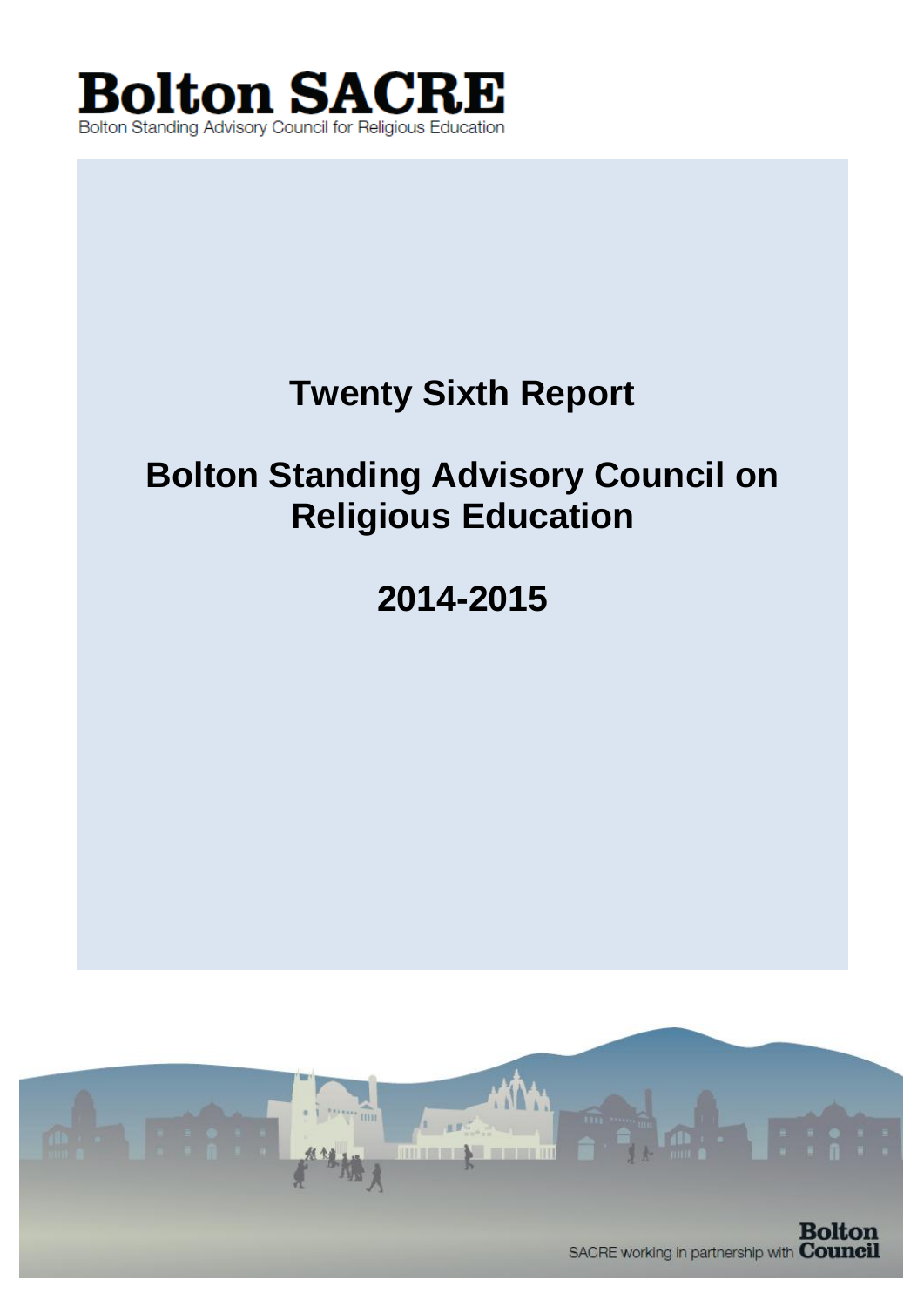#### **Introduction**

This report provides a summary of the work done by SACRE between September 2014 and July 2015. In this time the key focus has been on sharing the syllabus support materials and planning for future professional development opportunities. It is always a delight to work with the teachers that are delivering RE as they are always so enthusiastic and keen to provide high quality experiences for their children.

For the coming year SACRE has commissioned a group to develop materials to support the teaching of RE at Key Stage Three and has also started planning for more in-depth training for a group of Primary RE Subject Leaders so they can deepen their knowledge and begin to support other teachers across Bolton.

Finally, I stepped down as Chair in July and hand over to Jill Pilling who has been the Vice Chair for the last year. I wish her every success and know that SACRE will continue to serve the children of Bolton well under her care.

Georgina Ryding (Chair)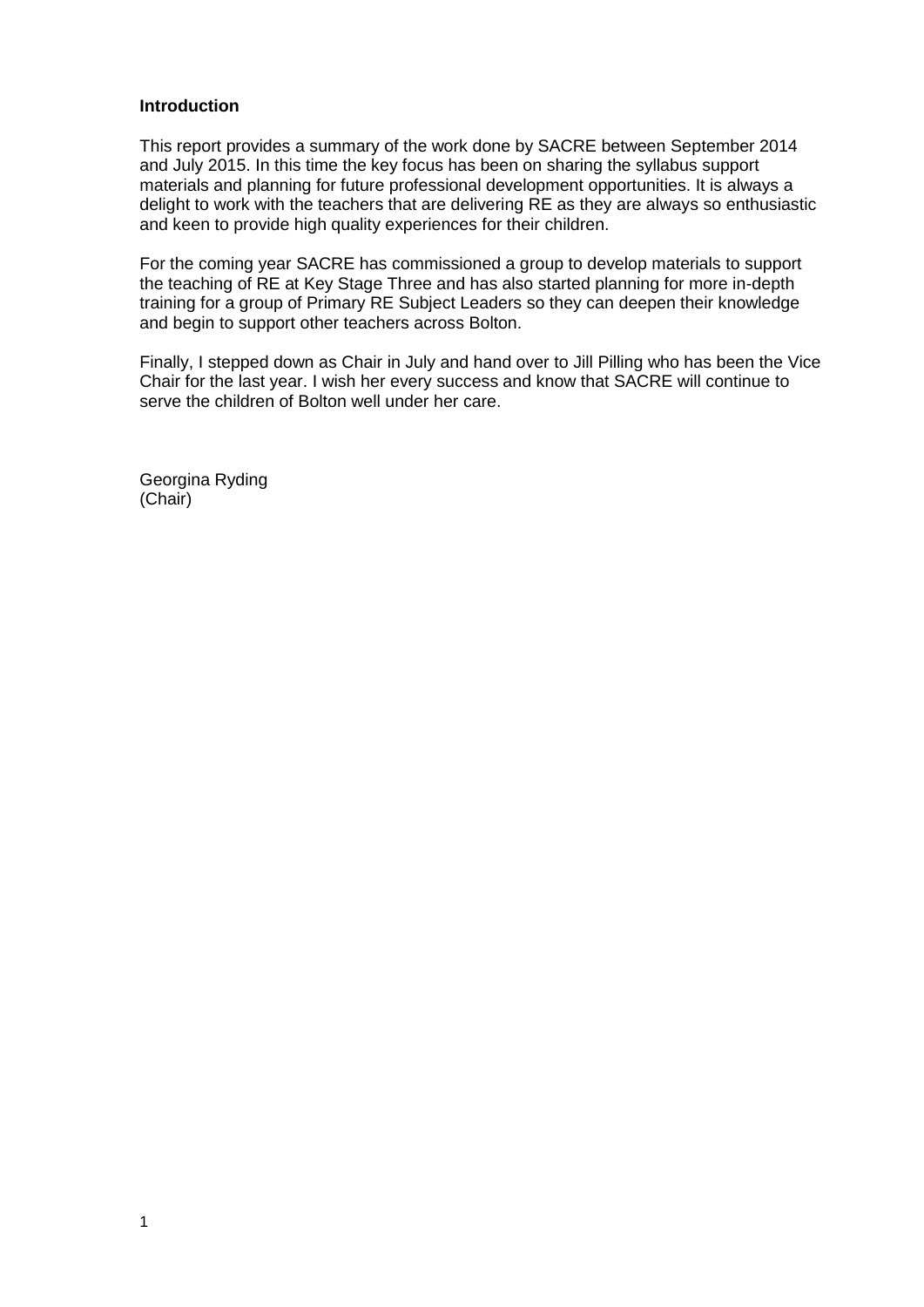# **1. The constitution and current membership of SACRE 2014-2015**

| Committee A:                                                                                                                            | Christian and other religious denominations (13 members)                                                                                                                 |             |
|-----------------------------------------------------------------------------------------------------------------------------------------|--------------------------------------------------------------------------------------------------------------------------------------------------------------------------|-------------|
| Ms B McLeod<br>Mr S Patel<br>Mr S Akuji<br>Mr M Q F Ali<br>Mrs H Lewis<br>Father P Malone<br>Mrs S Wright<br>Ms H Browne<br>Mrs M Marks | (Hindu)<br>(Hindu)<br>(Muslim)<br>(Muslim)<br>(Jewish)<br>(Free Church - Baptist)<br>(Free Church - Methodist)<br>(Free Church - Salvation Army)<br>(Society of Friends) |             |
| Committee B:                                                                                                                            | The Church of England (4 members)                                                                                                                                        |             |
| Mrs A Hart<br>Mrs G Ryding<br><b>Rev M Short</b>                                                                                        |                                                                                                                                                                          |             |
| Committee C:                                                                                                                            | <b>Teacher Associations</b>                                                                                                                                              | (8 members) |
| Mr B Lingard<br>Ms C Brathwaite<br>Mrs N Moore<br>Mrs J Pilling                                                                         | (ATL)<br>(NASUWT)<br>(NASUWT)<br>(NAHT)                                                                                                                                  |             |
| Committee D:                                                                                                                            | <b>Local Education Authority</b>                                                                                                                                         | (5 members) |
| Cllr A Bury<br>Cllr K McKeon<br>Cllr S Pickup<br>Cllr J Walsh<br><b>Cllr Mrs AM Watters</b>                                             |                                                                                                                                                                          |             |

Clerk to SACRE: Marie Foley, Governor Training Officer

Terms of Reference and 'A Guide for SACRE' members are reviewed each year and copies provided for all members. In addition, new members are provided with a copy of 'Effective SACREs' produced by NASACRE (National Association of SACREs). These documents are designed to support members in their duties. The NASACRE website also provides up to date information and guidance for SACRE members.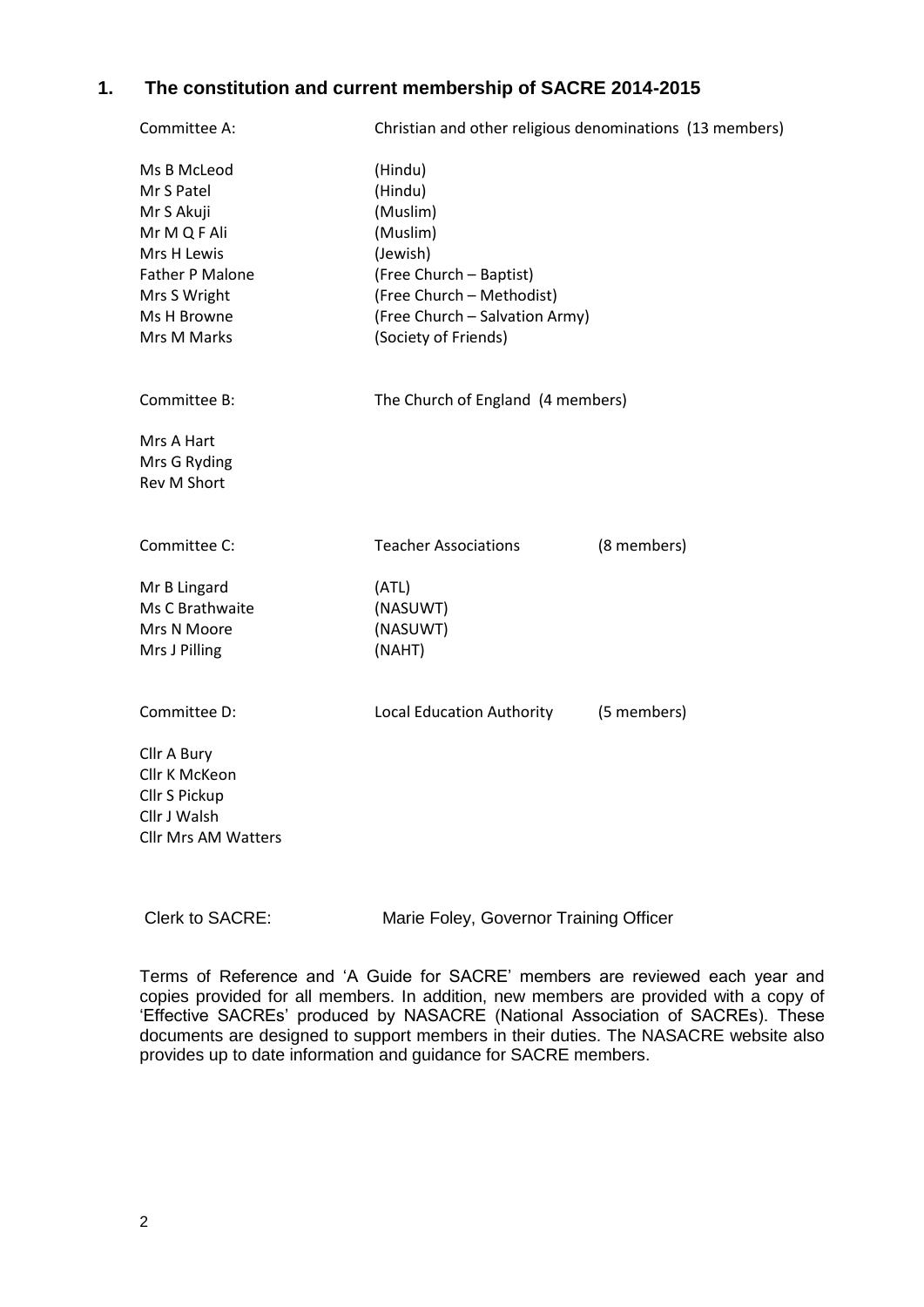# **2. Locally Agreed Syllabus**

The support materials for Key Stage One and Key Stage Two of the Locally Agreed Syllabus were published near the start of the academic year and have been very well received by schools. The materials included:

- i) Planning and Support Materials Foundation Stage
- ii) Planning and Support Materials Key Stage One and Key Stage Two
- iii) 'I can' Assessment Statements

All schools have been provided with a paper copy to add to their existing SACRE file and all the documents have been made available on the Extranet.

So many people have contributed to the development of these materials of the last year and a half and I would like to thank teachers who have shared their expertise, SACRE members for their support and guidance, LA Officers for their commitment to the process and Fiona Moss from RE Today for taking the time to understand the 'Bolton' family and developing materials to enable us to best support our children.

# **3. Teaching and Learning Conference – December 2014**

Once again the conference was very well attended. The morning session focused on teaching aspects of Christianity and Revered Jan Ainsworth of the Turton Moorland Team came to speak about her life as vicar and the importance of Christianity in her life. Fiona Moss introduced a range of activities that can be used in the classroom to explore aspects of Christianity or that can be adapted for work on other faiths.

The afternoon session centred around the new syllabus. Teachers were guided through the planning process and given ideas for how adapt this model to their own school. Particular attention was paid to the balance of AT1 and AT2 as well as using the levels within the plan to ensure that pupils are challenged to a high standard where possible.

## **4. Interfaith Council and Bolton's Young Ambassadors**

At the July meeting Chan Parmar gave an overview of the continuing work done in Bolton by the Bolton Interfaith Council, particularly in relation to the Faith Trail. He also spoke about Bolton's Young Ambassadors, an interfaith group of girls Year 7 and above, and outlined the role that they play in Bolton. In the coming year it is hopes that the Young Ambassadors can get involved in the development of the Key Stage 3 Curriculum.

## **5. National Documents**

SACRE responded to a Letter sent to Local Authorities by Lord Nash the Parliamentary Under Secretary for State Schools. The letter was about the role of SACRE's and Local Authorities in promoting the teaching of Religious Education.

SACRE recognise the difficulties with this, particularly as the LA no longer has a monitoring role in RE.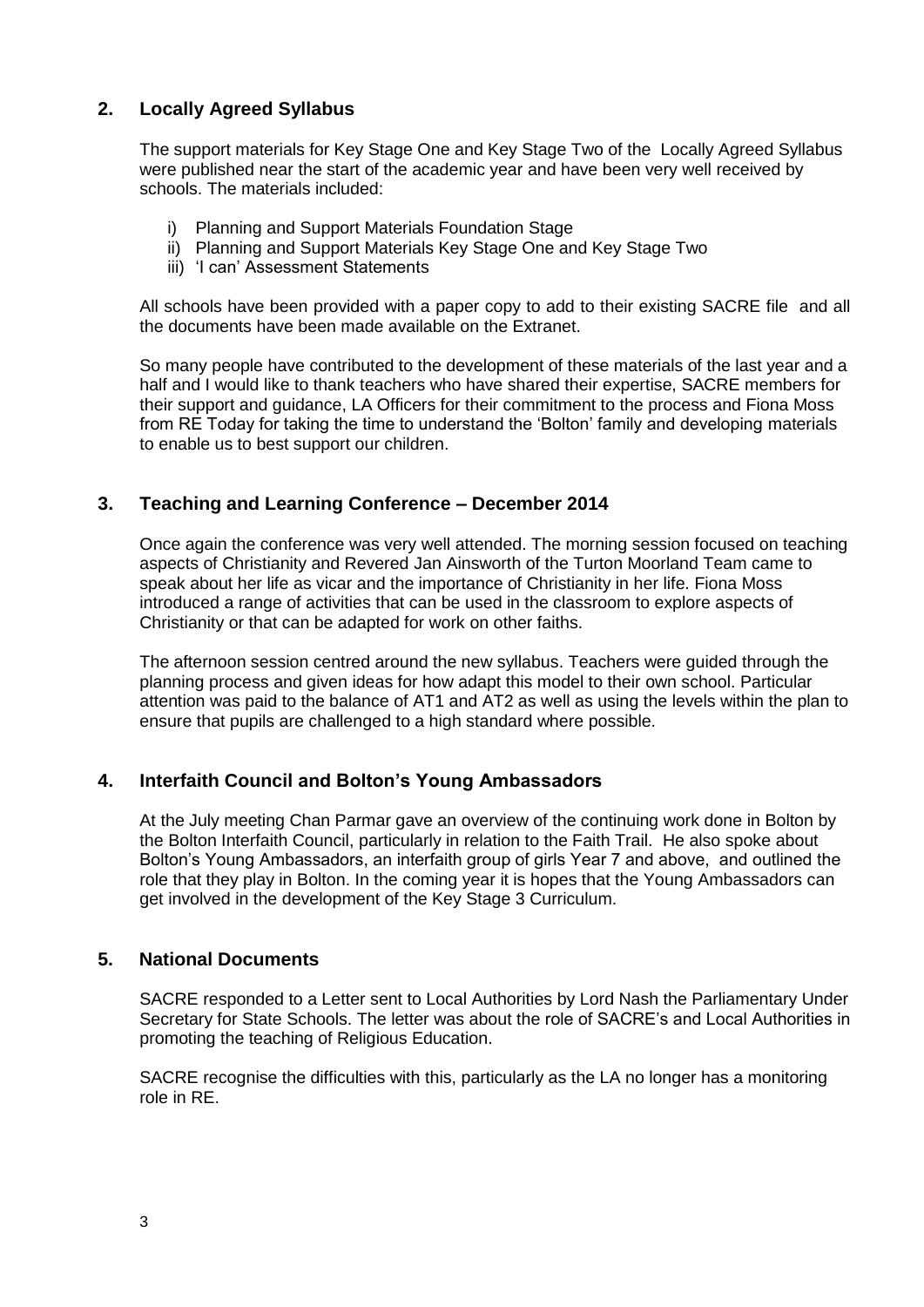## **6. Determinations**

No determinations were made this year.

## **7. Complaints**

No complaints were received by the SACRE regarding provision of Religious Education or Collective Worship in school.

## **8. SACRE budget**

SACRE continues to receive a budget from the Local Authority which enables it to undertake its statutory duties including any review and updates of the Locally Agreed **Syllabus** 

## **9. Evaluation of Priorities 2014-2015**

### **i) To develop support materials for the Locally Agreed Syllabus for Key Stage 3**

All arrangements for this to happen are in place.

#### **ii) To explore opportunities to engage young people from 11-18 years in RE within Bolton**

Chan Parmar has spoken the SACRE about the role of Bolton's Young Ambassadors and it is likely that this will be the group of young people that are engaged in the development of the RE materials in the coming year.

#### **iii) To consider how SACRE can best support the training needs of teachers within Bolton, in relation to RE across all Key Stages**

SACRE have agreed to fund a long term project for up to 10 Primary Subject Leaders so that they can develop a strength and depth of knowledge with a view to supporting colleagues across Bolton in the future.

#### **iv) To offer support to schools who are considering applying for the RE Quality Mark.**

As yet SACRE have not actioned this priority

#### **v) To build new partnerships with the Academies and Free Schools in Bolton so that SACRE can build a clearer picture of the nature of RE across the borough.**

The make-up of schools across Bolton continues to develop and change. This is a piece of work that needs to continue into the coming year.